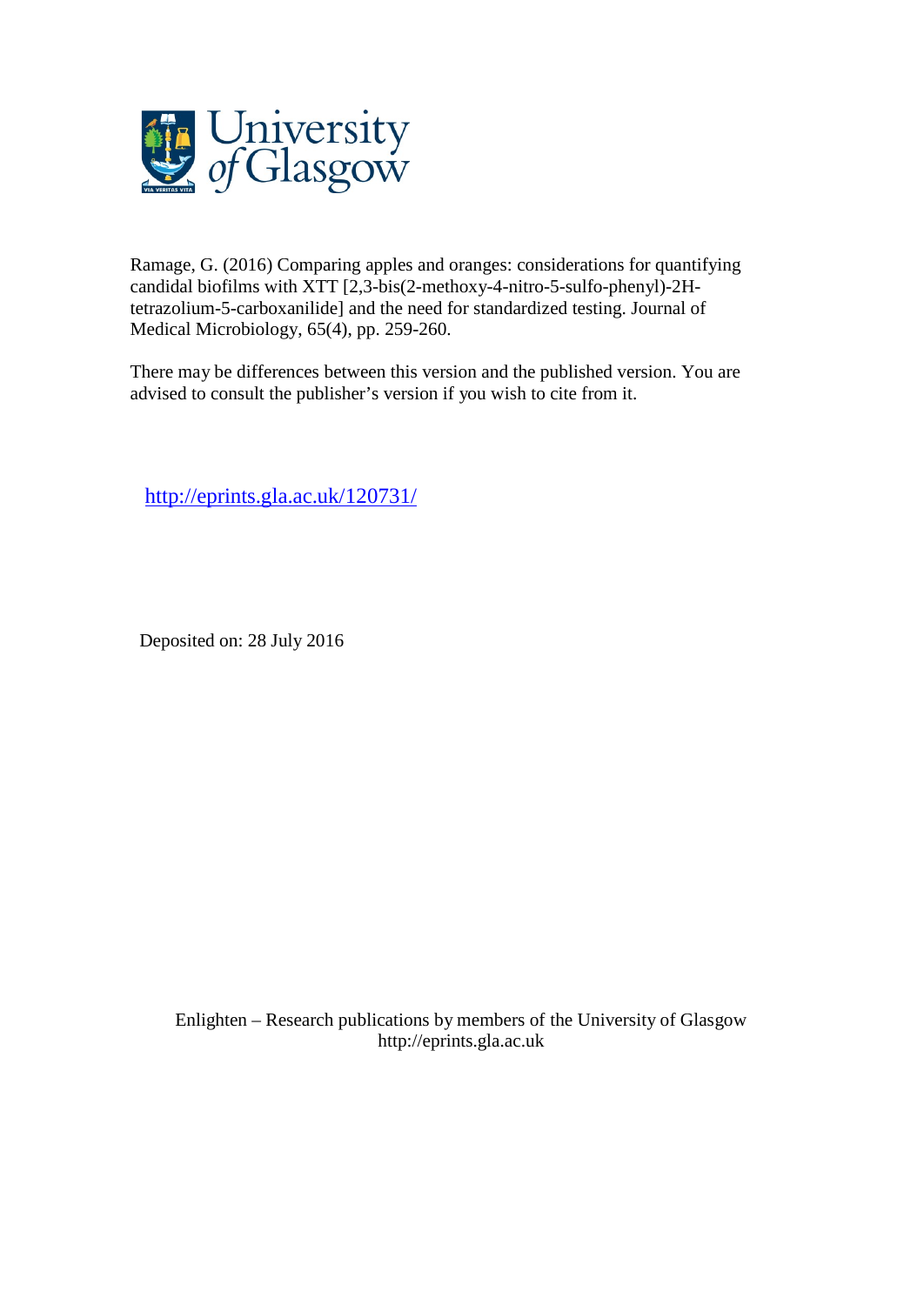## **Comparing apples and oranges: considerations for quantifying candidal biofilms with XTT and the need for standardized testing**

Gordon Ramage

Infection and Immunity Research Group, Glasgow Dental School, School of Medicine, College of Medical, Veterinary and Life Sciences, University of Glasgow, Glasgow, UK.

\*Corresponding Author: Gordon Ramage, Infection and Immunity Research Group, Glasgow Dental School, School of Medicine, College of Medical, Veterinary and Life Sciences, University of Glasgow, 378 Sauchiehall Street, Glasgow, G2 3JZ, UK. Phone: +44(0)141 211 9752. email: gordon.ramage@glasgow.ac.uk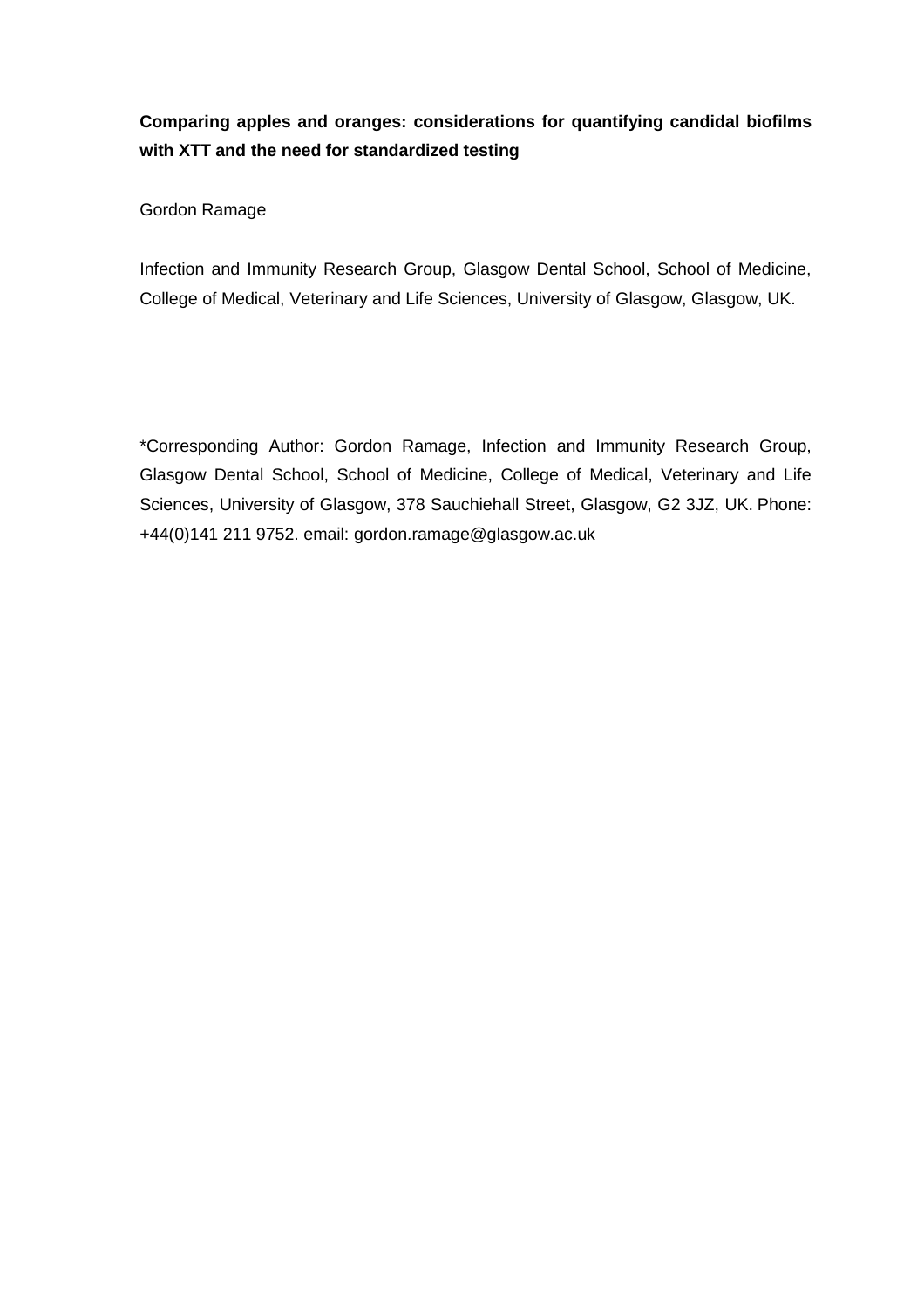## **Editorial**

For laboratories with limited resources the economical study of *Candida* spp. biofilms tends to lend itself to unsophisticated models that negate the requirement for expert handling or the use of specialized equipment. Within these constraints, models that are readily amenable to high throughput screening are highly desirable and widely utilised. One key standardized high throughput model that has been extensively detailed is a 96 well microtitre plate format with flexibility to study the formation of biofilms and their antifungal susceptibilities (Ramage *et al.* 2001; Pierce *et al.* 2008). This has subsequently been adopted by a number of groups to evaluate various experimental parameters of biofilm formation (Ramage, Vande Walle et al. 2001; Thein *et al.* 2007; Tumbarello *et al.* 2007). Alongside this biofilm testing platform is a simple soluble formazan based bioassay that uses the metabolic dye XTT (2,3-bis (2-methoxy-4-nitro-5-sulfo-phenyl)-2H-tetrazolium-5-carboxanilide) (Tellier *et al.* 1992; Hawser 1996a), enabling a rapid and highly reproducible semi-quantitative assessment of biofilms (Hawser 1996b; Hawser *et al.* 1998; Ramage, Vande Walle et al. 2001). This colorimetric assay is non-invasive and non-destructive, requiring minimal post-processing of samples as compared to other alternative methods, such as viable cell counts that run into problems with cellular aggregates. Using this technique multiple microtitre plates can be processed simultaneously without compromising accuracy. However, whereas the XTT assay is useful for antifungal testing to evaluate the effects of the drug on a sessile population, in comparison to an untreated control, metabolic variability between different isolates and species, making its usefulness in quantifying biofilm development limited. Therefore, caution should be taken when interpreting the data obtained from this metabolic assay to assess biofilm formation (Kuhn *et al.* 2003; Taff *et al.* 2012).

Recently there is an increasing wave of candidal biofilm research using a rapid screen of isolates with crystal violet (CV) based biomass assays and the metabolic dye XTT (Dhale *et al.* 2014; Marcos-Zambrano *et al.* 2014). These are used as a means of comparing multiple clinical isolates and species, particularly in relation to clinical outcomes (Tumbarello, Posteraro et al. 2007; Tumbarello *et al.* 2012; Rajendran *et al.* 2016). The recent study by Pongrácz and colleagues (2016) is worth considering in this context. In the paper entitled "*in vitro* biofilm production of *Candida* bloodstream isolates: any association with clinical characteristics?" (Pongrácz *et al.* 2016). The authors used both CV and XTT to classify biofilm producers. However, there is no apparent criteria or basis for stratification. For example, the authors used OD490 for standard XTT concentrations, where values between 0.09 and 0.45 to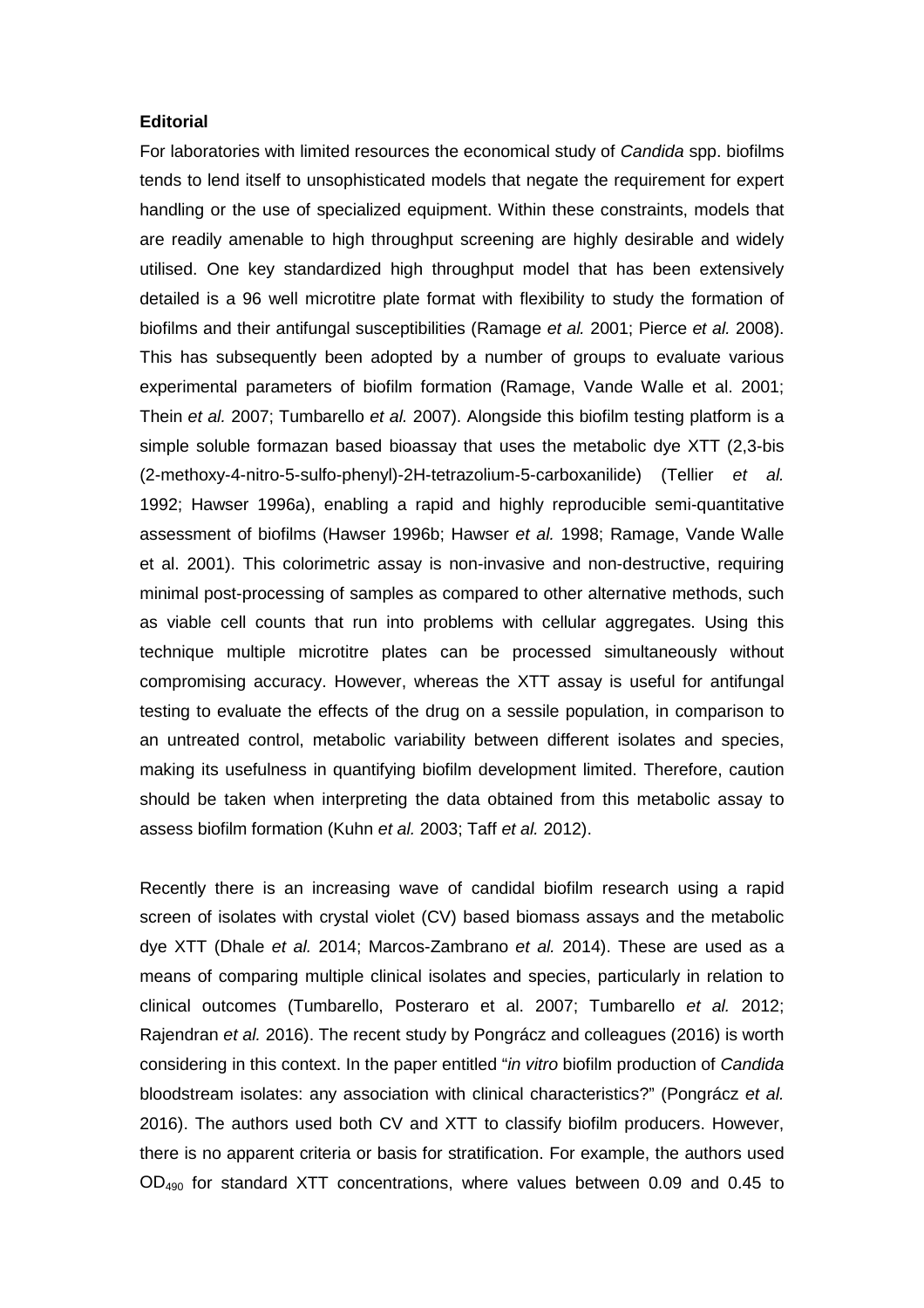denote low biofilm formers (LBF) and values  $\geq 0.9$  to denote high biofilm formers (HBF). Whereas, for CV an OD<sub>570</sub> of  $\geq$  0.09 were simply considered biofilm producers. In contrast, Tumbranello and colleagues (2007) used both standard XTT methodology accompanied by spectrophotometric analysis (% transmittance), which was stratified using an ordinal scale (Tumbarello, Posteraro et al. 2007). Stratification was used to group non-biofilm formers, LBF and HBF, and to correlate with XTT readings. This group later used the same methodology, though stating that % transmittance of <10 equated to non-biofilm formers, and for XTT anything above an OD490 of 0.1 was a biofilm former (Tumbarello, Fiori et al. 2012). Finally, our own group used a similar approach to categorize isolates based three bioassays, XTT, SYTO 9 and CV biomass  $OD_{570}$  values (Rajendran, Sherry et al. 2016). CV was finally used to stratify the clinical isolates tested, and those within the first quartile (Q1) were classed as LBF, isolates with a biomass greater than the third quartile (Q3) were classed as HBF, and those in between were classed as intermediate biofilm formers (IBF) (second quartile [Q2]). Clearly, a variety of different criteria are used in these published studies, but should we be guided by just one criterion? This is important if we are going to try as a community to correlate the clinical importance of candidal biofilm infections.

For the novice entering the world of candidal biofilm research then these, or even the experienced, the plethora of papers taking differing approaches can be confusing,. Which of these quantitative methods is the most robust and reliable? Should I be comparing different species using these methods? Is there a defined number that differentiates biofilm from non-biofilm? Are there different levels of biofilm formation? Lack of clarity and standardization in the field makes answering these questions impossible, particularly as there are other permutations to consider such as choice of media, time of biofilm development, the specifics of their own quantification method, and of course the purpose of the experiment. Clearly, we do need some guidance that will allow those using these assays to undertake meaningful comparisons with the published literature. Having had the opportunity to publish and review in this field over the past 15 years or so then there are aspects that should be adhered to: 1) do not use XTT to compare different species due to variability in XTT readings (you are comparing apples and oranges), 2) understand the limitations of CV (the assay is not sensitive enough to differentiate subtle differences in biofilm formation, 3) when screening clinical isolates or any panel of isolates, take a belt and braces approach (one bioassay is not enough) and 4) understand your research question (the bioassay(s) you select to use is dictated by this).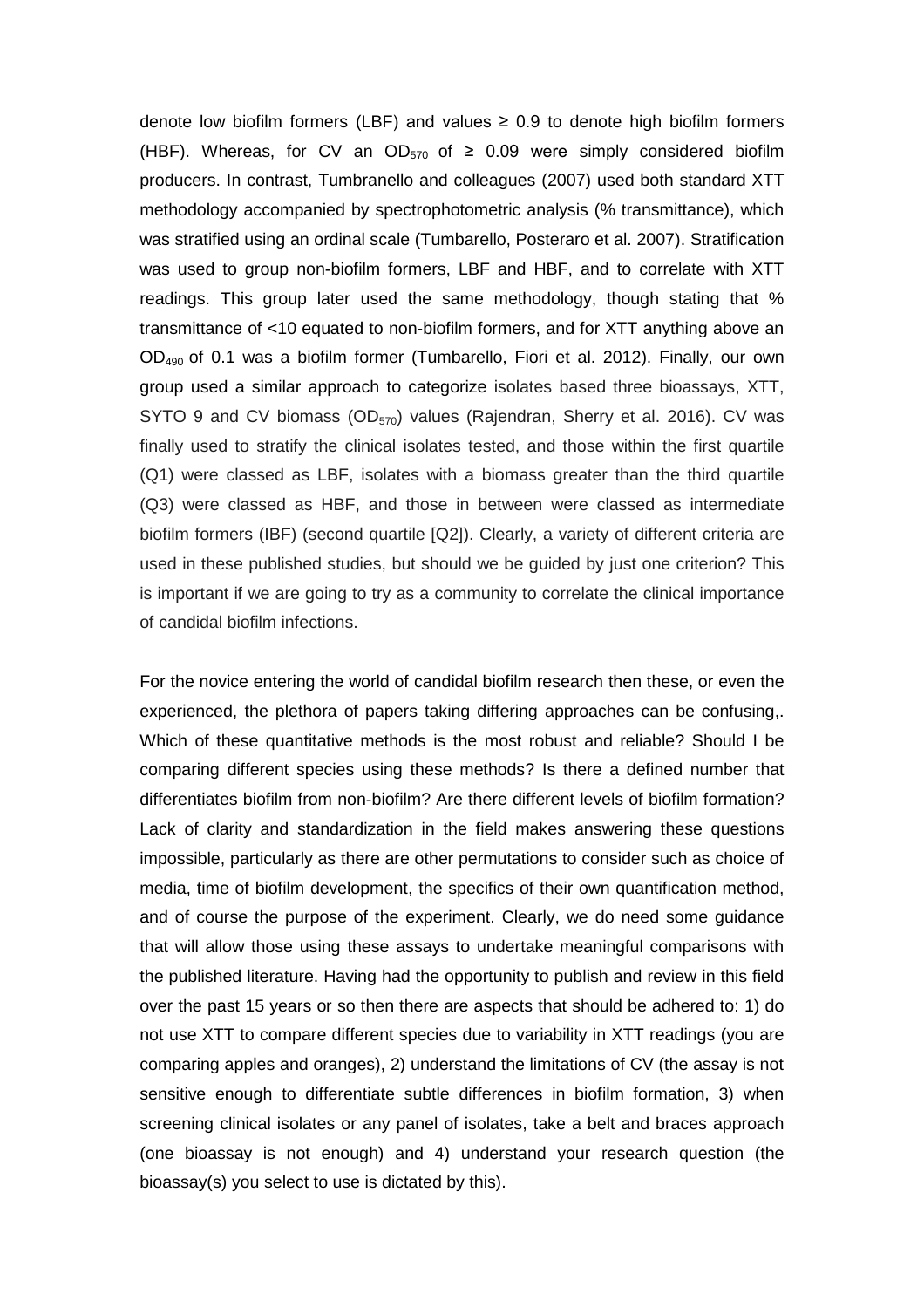There are many other do's and don'ts when it comes to investigating candidal biofilms, but the one key pointer is to take a balanced approach and read both the contemporary and historical literature. Both are equally valuable, as we can see from the evolution of the subject area, but the early studies lay a solid foundation. One aspect remains constant however, the use of XTT as our primary tool. Remember its limitations though, and use the quantitative data produced in a meaningful way in order to detect important clinical correlations, that may be missed otherwise. Pongrácz and colleagues (2016) suggest from their analysis that biofilm formation is greater in non-albicans yeasts than *C. albicans*, and that biofilm production does not correlate with mortality (Pongrácz, Benedek et al. 2016), which is in contrast to similar recent study designs (Tumbarello, Fiori et al. 2012; Rajendran, Sherry et al. 2016). We therefore need to ensure that in addition to having robust clinical data that due consideration is given to the accompanying technical analysis in defining the parameters of what really constitutes a *Candida* biofilm.

## **References**

- **Dhale, R. P., M. V. Ghorpade & C. A. Dharmadhikari (2014).** "Comparison of various methods used to detect biofilm production of *Candida* species." *J Clin Diagn Res* **8**(11), DC18-c20.
- **Hawser, S. (1996a).** "Adhesion of different *Candida* spp. to plastic: XTT formazan determinations." *J Med Vet Mycol* **34**(6), 407-410.
- **Hawser, S. (1996b).** "Comparisons of the susceptibilities of planktonic and adherent *Candida albicans* to antifungal agents: a modified XTT tetrazolium assay using synchronised C. albicans cells." *J Med Vet Mycol* **34**(2), 149-152.
- **Hawser, S. P., H. Norris, C. J. Jessup & M. A. Ghannoum (1998).** "Comparison of a 2,3-bis(2-methoxy-4-nitro-5-sulfophenyl)-5-[(phenylamino)carbonyl]-2H-t etrazolium hydroxide (XTT) colorimetric method with the standardized National Committee for Clinical Laboratory Standards method of testing clinical yeast isolates for susceptibility to antifungal agents." *J Clin Microbiol* **36**(5), 1450-1452.
- **Kuhn, D. M., M. Balkis, J. Chandra, P. K. Mukherjee & M. A. Ghannoum (2003).** "Uses and limitations of the XTT assay in studies of *Candida* growth and metabolism." *J Clin Microbiol* **41**(1), 506-508.
- **Marcos-Zambrano, L. J., P. Escribano, E. Bouza & J. Guinea (2014).** "Production of biofilm by *Candida* and non-*Candida* spp. isolates causing fungemia: comparison of biomass production and metabolic activity and development of cut-off points." *Int J Med Microbiol* **304**(8), 1192-1198.
- **Pierce, C. G., P. Uppuluri, A. R. Tristan, F. L. Wormley, Jr., E. Mowat, G. Ramage & J. L. Lopez-Ribot (2008).** "A simple and reproducible 96-well